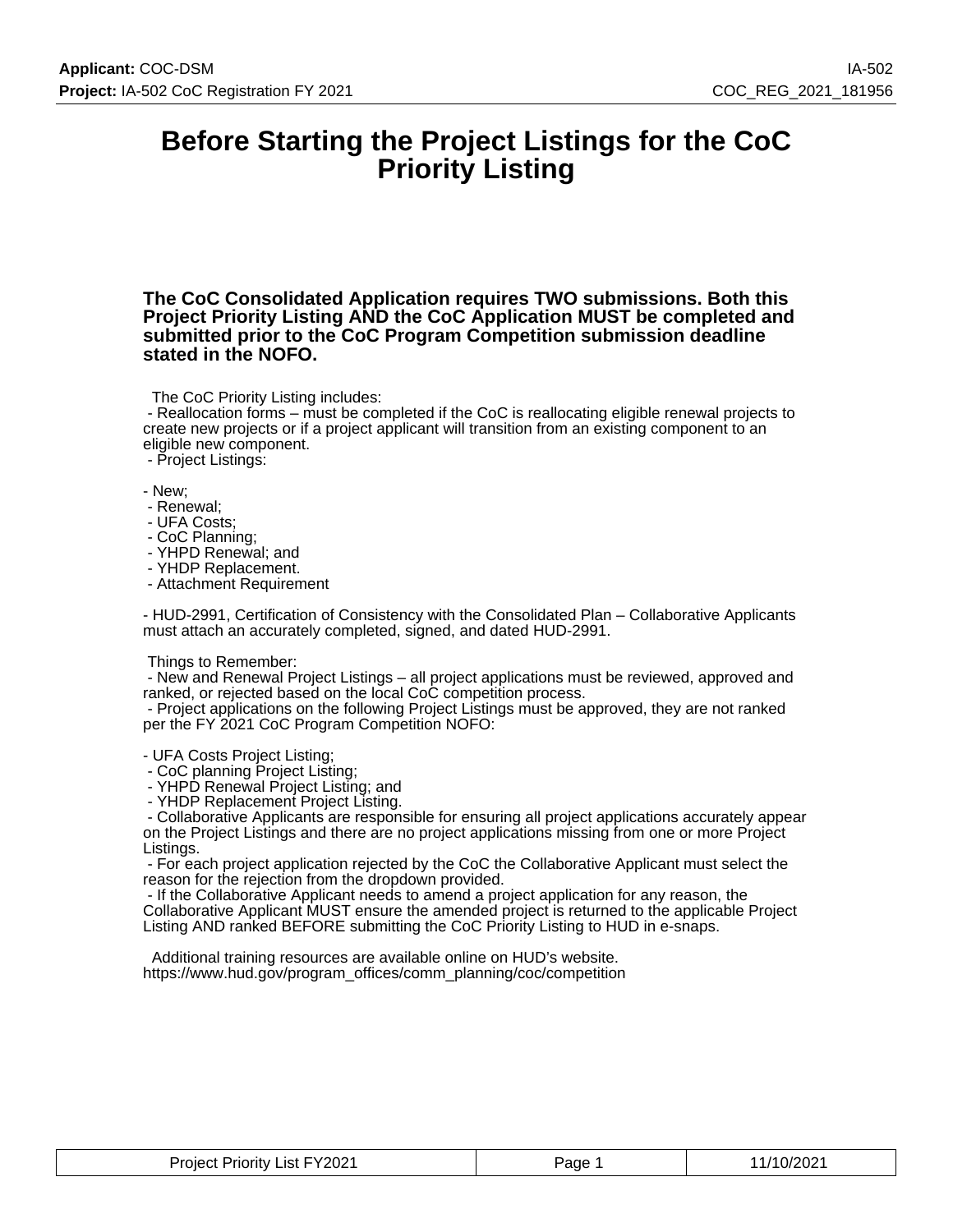# **1A. Continuum of Care (CoC) Identification**

#### **Instructions:**

For guidance on completing this form, please reference the FY 2021 CoC Priority Listing Detailed Instructions and FY 2021 CoC Priority Listing Navigational Guide on HUD's website. https://www.hud.gov/program\_offices/comm\_planning/coc/competition.

**Collaborative Applicant Name:** City of Des Moin es

| <b>Project Priority List FY2021</b> | Page 2 | 11/10/2021 |
|-------------------------------------|--------|------------|
|-------------------------------------|--------|------------|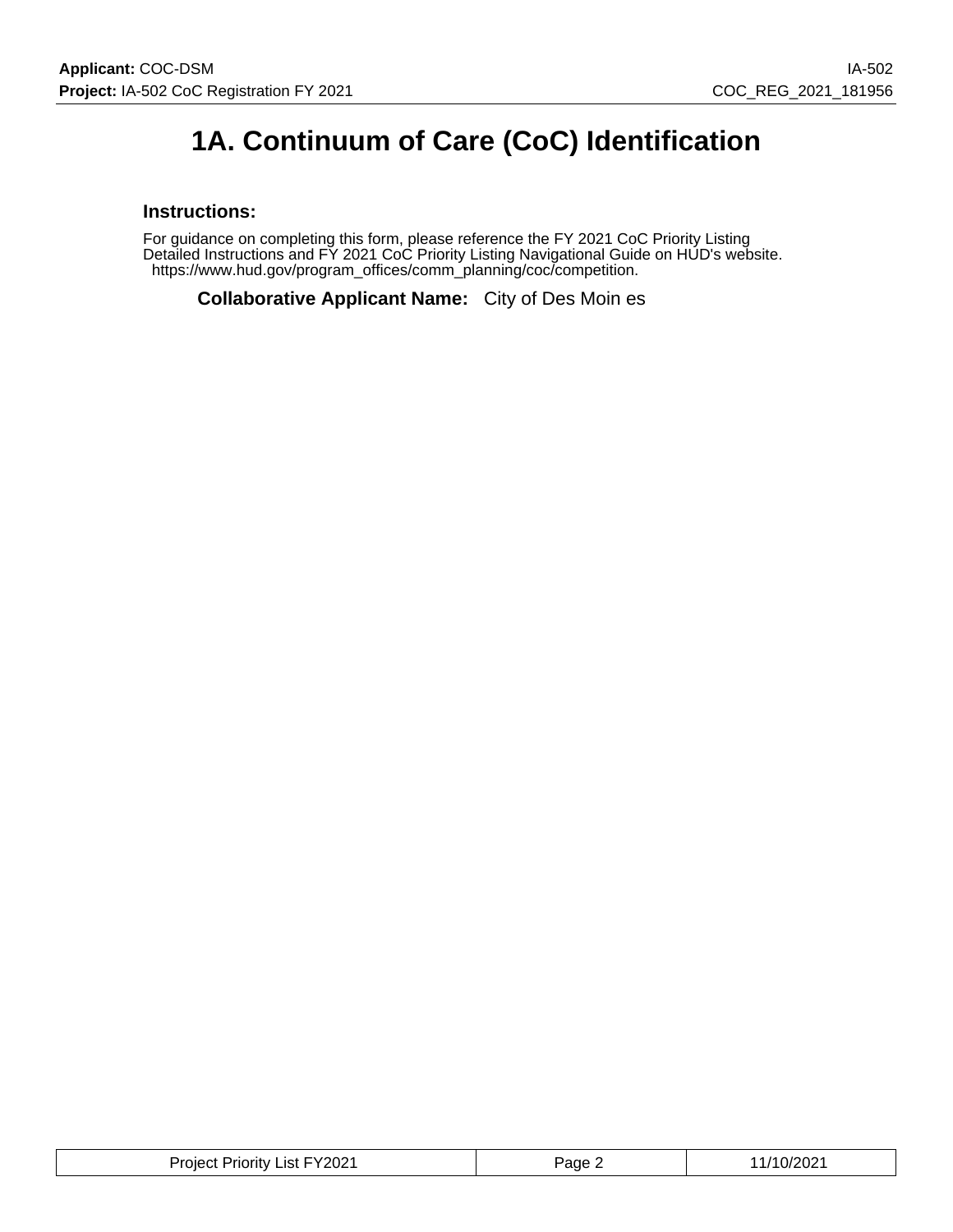# **2. Reallocation**

#### **Instructions:**

For guidance on completing this form, please reference the FY 2021 CoC Priority Listing Detailed Instructions and FY 2021 CoC Priority Listing Navigational Guide on HUD's website. https://www.hud.gov/program\_offices/comm\_planning/coc/competition.

**2-1. Is the CoC reallocating funds from one or** No **more eligible renewal grant(s) that will expire in calendar year 2022 into one or more new projects?**

| – ∨ΩOQ4 –<br>.<br>.ıst.<br>'ane<br>.oler<br><b>HOLID</b><br>∠∪∠<br><b>U</b><br>.UZ<br>. |
|-----------------------------------------------------------------------------------------|
|-----------------------------------------------------------------------------------------|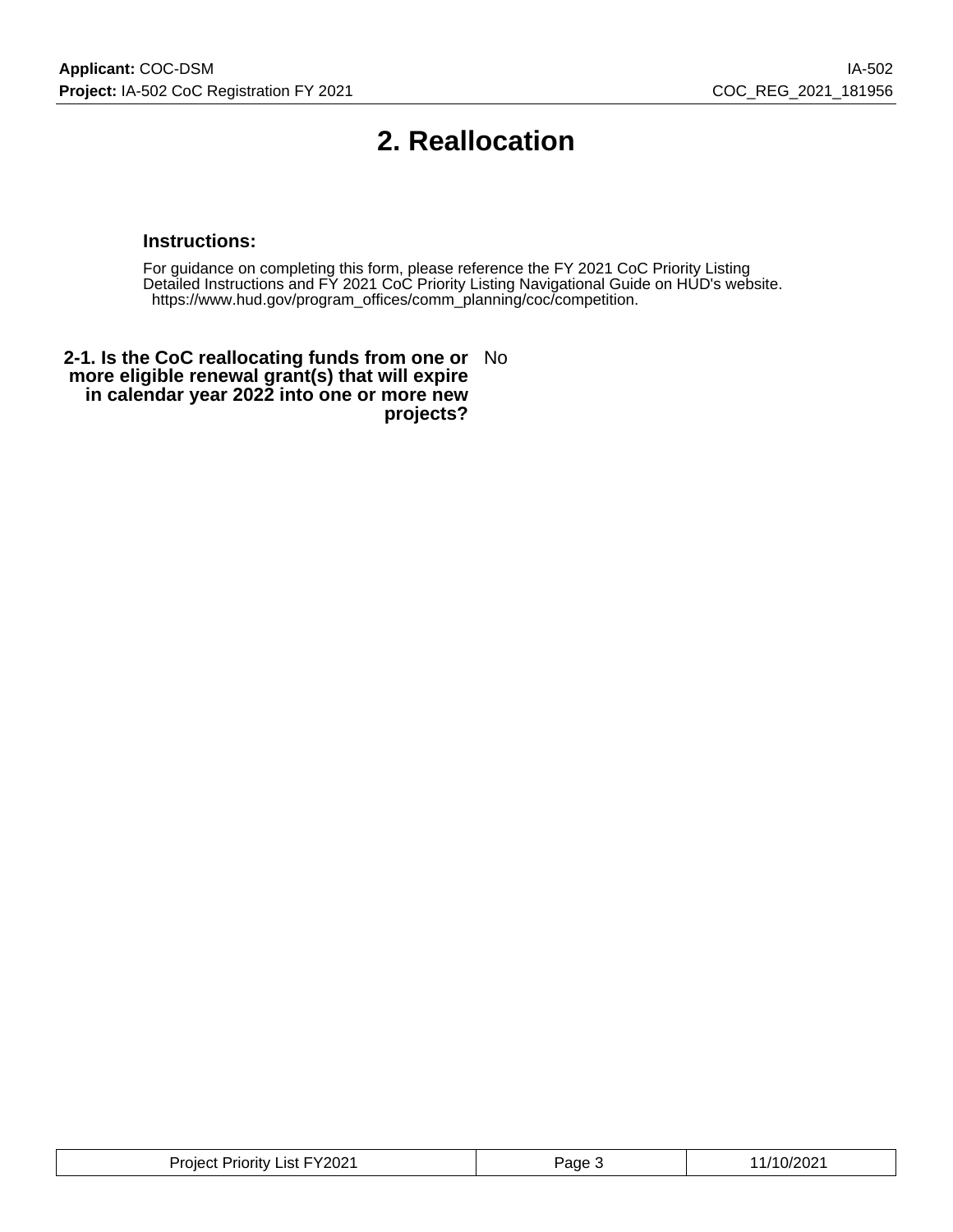# **Continuum of Care (CoC) New Project Listing**

#### **Instructions:**

Prior to starting the New Project Listing, review the CoC Priority Listing Detailed Instructions and CoC Priority Listing Navigational Guide available on HUD's website.

 To upload all new project applications submitted to this Project Listing, click the "Update List" button. This process may take a few minutes based upon the number of new projects submitted by project applicant(s) to your CoC in the e-snaps system. You may update each of the Project Listings simultaneously. To review a project on the New Project Listing, click on the magnifying glass next to each project to view project details. To view the actual project application, click on the orange folder. If you identify errors in the project application(s), you can send the application back to the project applicant to make the necessary changes by clicking the amend icon. It is your sole responsibility for ensuring all amended projects are resubmitted, approved and ranked or rejected on this project listing BEFORE submitting the CoC Priority Listing in e-snaps. https://www.hud.gov/program\_offices/comm\_planning/coc/competition.

| Project<br><b>Name</b>      | <b>Date</b><br><b>Submitte</b><br>a | Comp<br><b>Type</b> | Applican<br>t Name | <b>Budget</b><br>Amount | Grant<br><b>Term</b> | Rank | <b>PH/Reall</b><br>$_{\rm oc}$ | <b>PSH/RR</b> | <b>Expansi</b><br><b>on</b> |
|-----------------------------|-------------------------------------|---------------------|--------------------|-------------------------|----------------------|------|--------------------------------|---------------|-----------------------------|
| This list contains no items |                                     |                     |                    |                         |                      |      |                                |               |                             |

| <b>Project Priority List FY2021</b> | aqe- | ∍ור∩רי<br>1 U/ZU∠ .<br>______ |
|-------------------------------------|------|-------------------------------|
|-------------------------------------|------|-------------------------------|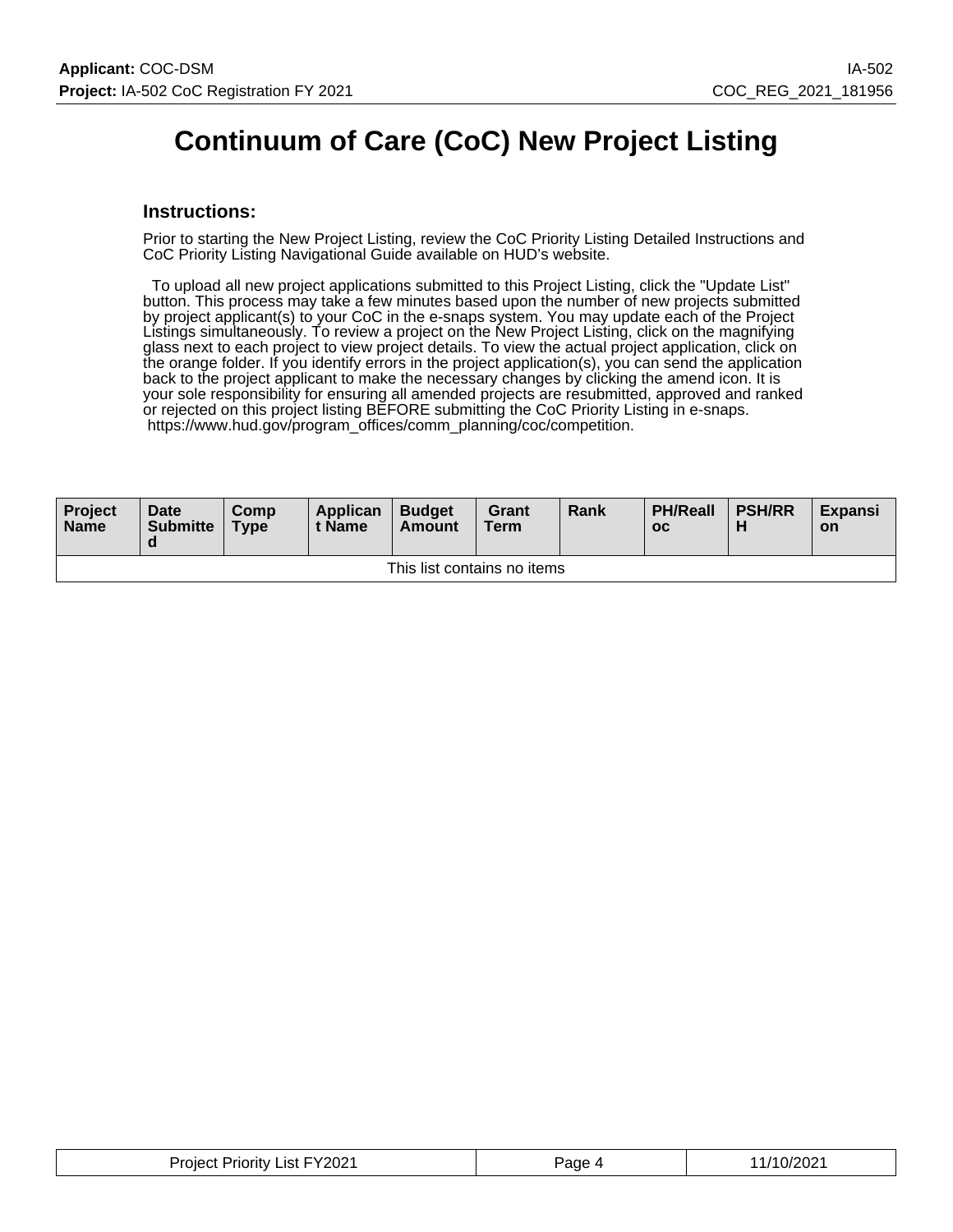# **Continuum of Care (CoC) Renewal Project Listing**

#### **Instructions:**

Prior to starting the Renewal Project Listing, review the CoC Priority Listing Detailed Instructions and CoC Priority Listing Navigational Guide available on HUD's website.

 To upload all renewal project applications submitted to this Project Listing, click the ""Update List"" button. This process may take a few minutes based upon the number of renewal projects submitted by project applicant(s) to your CoC in the e-snaps system. You may update each of the Project Listings simultaneously. To review a project on the Renewal Project Listing, click on the magnifying glass next to each project to view project details. To view the actual project application, click on the orange folder. If you identify errors in the project application(s), you can send the application back to the project applicant to make necessary changes by clicking the amend icon. It is your sole responsibility for ensuring all amended projects are resubmitted, approved and ranked or rejected on this project listing BEFORE submitting the CoC Priority Listing in e-snaps.

https://www.hud.gov/program\_offices/comm\_planning/coc/competition.

| The Collaborative Applicant certifies that<br>there is a demonstrated<br>need for all renewal permanent supportive<br>housing and rapid<br>re-housing projects listed on the Renewal<br><b>Project Listing.</b>                                                 | X        |
|-----------------------------------------------------------------------------------------------------------------------------------------------------------------------------------------------------------------------------------------------------------------|----------|
| The Collaborative Applicant certifies all<br>renewal permanent supportive housing and<br>rapid rehousing projects listed on the<br><b>Renewal Project Listing comply with program</b><br>requirements and appropriate standards of<br>quality and habitability. | $\times$ |

**The Collaborative Applicant does not have any renewal permanent supportive housing or rapid re-housing renewal projects.**

| Project<br><b>Name</b>          | Date<br><b>Submitt</b><br>ed  | Grant<br>Term | <b>Applica</b><br>nt Name | <b>Budget</b><br><b>Amount</b> | Rank           | <b>PSH/RR</b><br>н | Comp<br><b>Type</b>             | <b>Consoli</b><br>dation<br>Type | <b>Expansion</b><br><b>Type</b> |
|---------------------------------|-------------------------------|---------------|---------------------------|--------------------------------|----------------|--------------------|---------------------------------|----------------------------------|---------------------------------|
| <b>IHYC</b><br>Transitio<br>nal | $2021 - 11$<br>01<br>11:42    | 1 Year        | City of<br>Des.<br>Moines | \$298,185                      | 7              |                    | Joint TH<br>& PH-<br><b>RRH</b> |                                  |                                 |
| Primary<br>Health<br>Ca         | $2021 - 11 -$<br>01<br>12:40: | 1 Year        | City of<br>Des.<br>Moines | \$78,285                       | C <sub>8</sub> | <b>RRH</b>         | PH                              | Individua                        |                                 |
| lowa<br>Institute<br><b>HM</b>  | $2021 - 10 -$<br>28<br>10:11  | 1 Year        | City of<br>Des<br>Moines  | \$108,419                      |                |                    | <b>HMIS</b>                     |                                  |                                 |

| <b>Project Priority List FY2021</b> | Page | 1/10/2021 |
|-------------------------------------|------|-----------|
|-------------------------------------|------|-----------|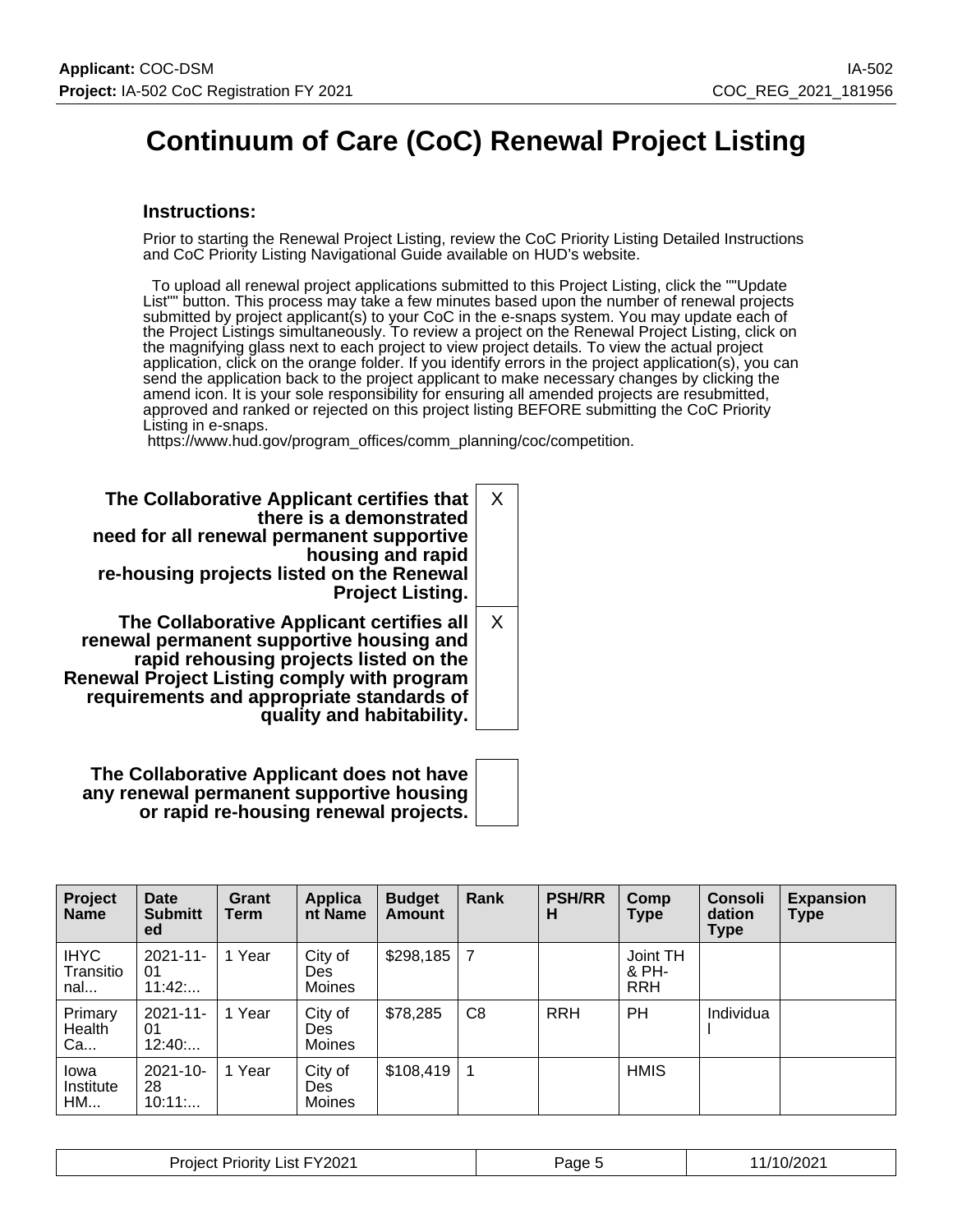**Applicant:** COC-DSM IA-502 **Project:** IA-502 CoC Registration FY 2021 COC\_REG\_2021\_181956

| <b>IHYC</b><br>Youth<br>Rapid        | $2021 - 11 -$<br>01<br>12:01 | 1 Year | City of<br>Des<br>Moines               | \$162,762       | 4              | <b>RRH</b> | PH        |           |  |
|--------------------------------------|------------------------------|--------|----------------------------------------|-----------------|----------------|------------|-----------|-----------|--|
| Children<br>&<br>Famili              | $2021 - 10 -$<br>25<br>10:58 | 1 Year | City of<br>Des<br><b>Moines</b>        | \$104,508       | 5              | <b>RRH</b> | <b>PH</b> |           |  |
| Primary<br>Health <sup>®</sup><br>Ca | $2021 - 11 -$<br>01<br>11:59 | 1 Year | City of<br>Des.<br>Moines              | \$147,882       | $\overline{2}$ |            | SSO       |           |  |
| Primary<br>Health<br>Ca              | $2021 - 11 -$<br>01<br>16:37 | 1 Year | City of<br>Des<br>Moines               | \$83,151        | C10            | <b>RRH</b> | <b>PH</b> | Individua |  |
| Primary<br>Health<br>Ca              | $2021 - 11 -$<br>09<br>12:37 | 1 Year | City of<br><b>Des</b><br>Moines        | \$207,012       | C <sub>9</sub> | <b>RRH</b> | PH        | Survivor  |  |
| Anawim<br>Consolid<br>at             | $2021 - 11 -$<br>01<br>16:27 | 1 Year | City of<br><b>Des</b><br>Moines        | \$1,297,8<br>30 | 6              | <b>PSH</b> | PH        |           |  |
| Anawim<br><b>HOP</b><br>Consol       | $2021 - 11 -$<br>01<br>16:34 | 1 Year | City of<br><b>Des</b><br><b>Moines</b> | \$1,041,9<br>06 | 3              | <b>PSH</b> | PH        |           |  |

| <b>Project Priority List FY2021</b> | ∍aαe | /10/2021 |
|-------------------------------------|------|----------|
|-------------------------------------|------|----------|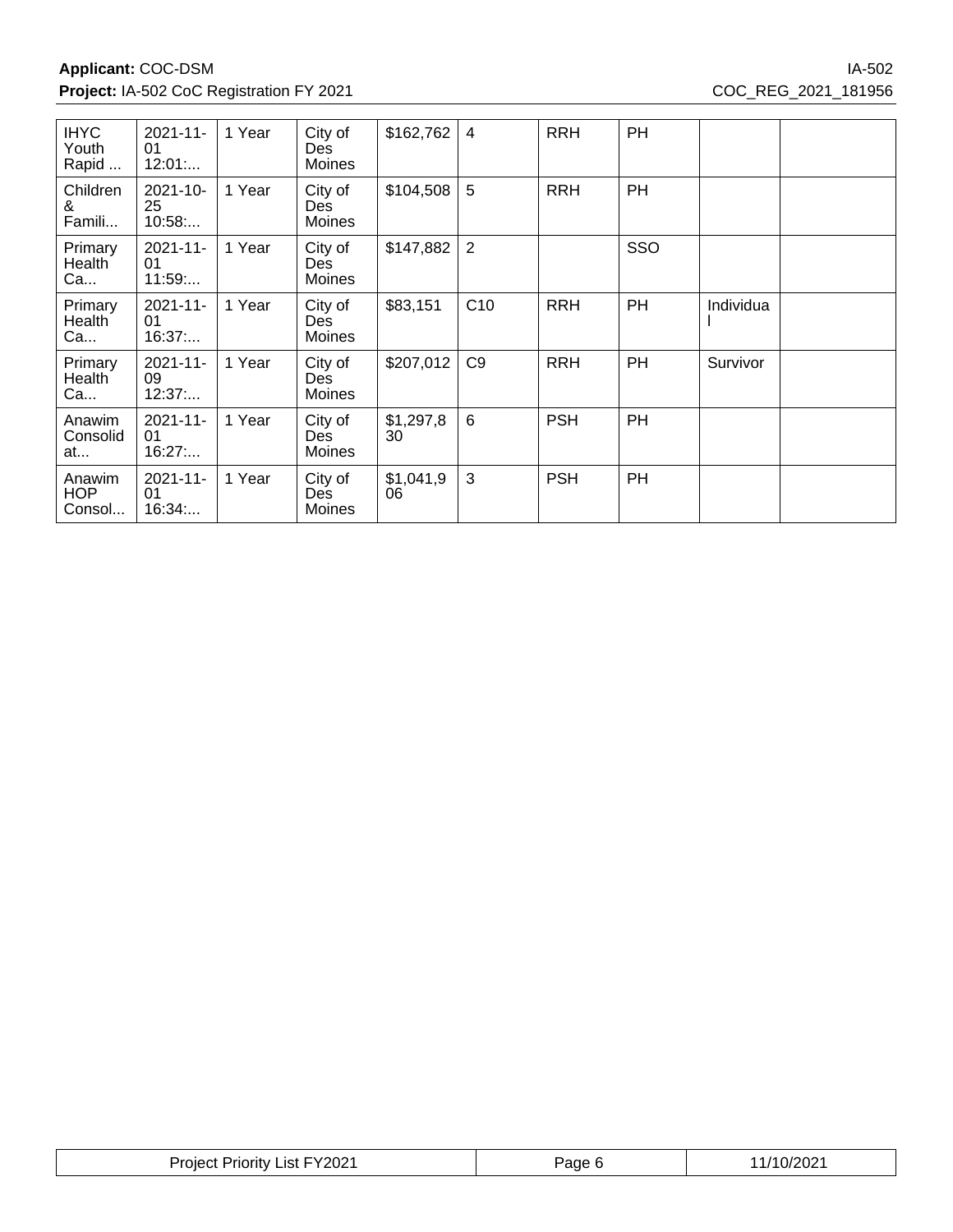# **Continuum of Care (CoC) Planning Project Listing**

#### **Instructions:**

Prior to starting the CoC Planning Project Listing, review the CoC Priority Listing Detailed Instructions and CoC Priority Listing Navigational Guide available on HUD's website.

 To upload the CoC planning project application submitted to this Project Listing, click the ""Update List"" button. This process may take a few minutes while the project is located in the esnaps system. You may update each of the Project Listings simultaneously. To review the CoC Planning Project Listing, click on the magnifying glass next to view the project details. To view the actual project application, click on the orange folder. If you identify errors in the project application, you can send the application back to the project applicant to make necessary changes by clicking the amend icon. It is your sole responsibility for ensuring all amended projects are resubmitted, approved and ranked or rejected on this project listing BEFORE submitting the CoC Priority Listing in e-snaps.

 Only one CoC planning project application can be submitted and only by the Collaborative Applicant designated by the CoC which must match the Collaborative Applicant information on the CoC Applicant Profile.

https://www.hud.gov/program\_offices/comm\_planning/coc/competition.

| <b>Project Name</b>  | <b>Date Submitted</b> | <b>Grant Term</b> | <b>Applicant Name</b> | <b>Budget Amount</b> | Accepted? |
|----------------------|-----------------------|-------------------|-----------------------|----------------------|-----------|
| CoC Planning<br>Gran | 2021-11-09<br>14:32:  | Year              | City of Des<br>Moines | \$132.998            | Yes       |

| <b>Project Priority List FY2021</b> | Page | 1/10/2021 |
|-------------------------------------|------|-----------|
|-------------------------------------|------|-----------|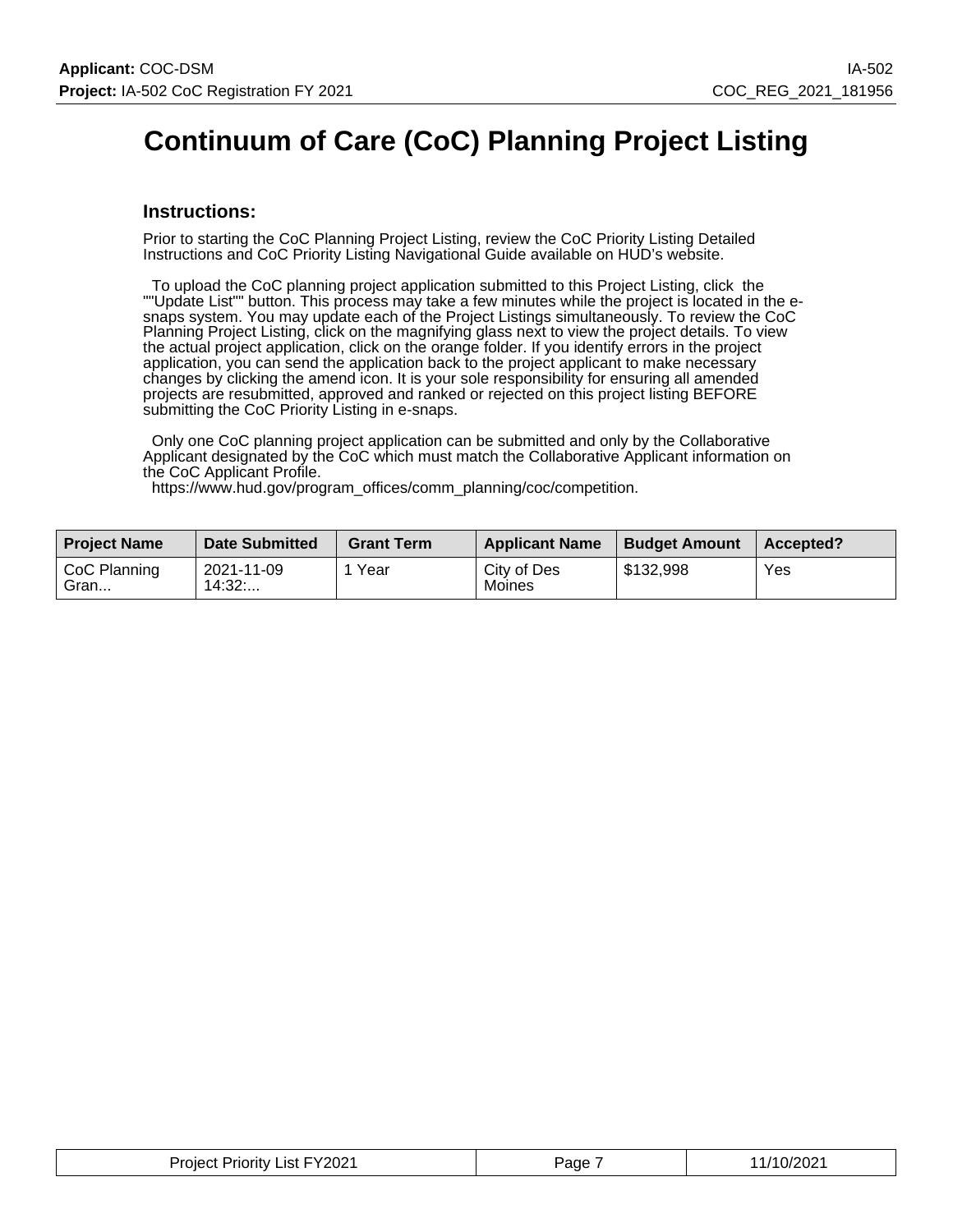### **Continuum of Care (CoC) YHDP Renewal Project Listing**

#### **Instructions:**

Prior to starting the YHDP Renewal Project Listing, review the CoC Priority Listing Detailed Instructions and CoC Priority Listing Navigational Guide available on HUD's website.

 To upload all YHDP renewal project applications submitted to this Project Listing, click the ""Update List"" button. This process may take a few minutes based upon the number of YHDP renewal and replacement projects submitted by project applicant(s) to your CoC in the e-snaps system. You may update each of the Project Listings simultaneously. To review a project on the YHDP Renewal Project Listing, click on the magnifying glass next to each project to view project details. To view the actual project application, click on the orange folder. If you identify errors in the project application(s), you can send the application back to the project applicant to make necessary changes by clicking the amend icon. It is your sole responsibility for ensuring all amended projects are resubmitted, approved and ranked or rejected on this project listing BEFORE submitting the CoC Priority Listing in e-snaps.

X

X

https://www.hud.gov/program\_offices/comm\_planning/coc/competition.

**The Collaborative Applicant certifies that there is a demonstrated need for all renewal permanent supportive housing and rapid rehousing projects listed on the Renewal Project Listing.**

**The Collaborative Applicant certifies all renewal permanent supportive housing and rapid rehousing projects listed on the Renewal Project Listing comply with program requirements and appropriate standards of quality and habitability.**

**The Collaborative Applicant does not have any renewal permanent supportive housing or rapid rehousing renewal projects.**

| Project<br><b>Name</b>               | Date<br><b>Submitted</b>     | <b>Applicant</b><br><b>Name</b> | <b>Budget</b><br><b>Amount</b> | Comp<br>Type | Grant<br>Term | <b>Accepted</b> | <b>PSH/RRH</b> | <b>Consolida</b><br>tion Type |
|--------------------------------------|------------------------------|---------------------------------|--------------------------------|--------------|---------------|-----------------|----------------|-------------------------------|
| <b>YHDP</b><br>Primary<br>Hlth       | $2021 - 10 -$<br>29<br>16:34 | City of Des<br>Moines           | \$81,223                       | SSO          | 1 Year        | Yes             |                |                               |
| <b>YHDP</b><br><b>IHYC</b><br>Mental | $2021 - 11$<br>01<br>12:30   | City of Des<br><b>Moines</b>    | \$152,089                      | <b>SSO</b>   | 1 Year        | <b>Yes</b>      |                |                               |
| <b>YHDP</b><br><b>HMIS</b><br>2021   | $2021 - 11$<br>08<br>09:10   | City of Des<br>Moines           | \$37,470                       | <b>HMIS</b>  | 1 Year        | Yes             |                |                               |

| Y2021 <sup>.</sup><br>List<br>1.322<br>rıorıtv<br>ment | ≌age | 1/2021<br>. <i>. .</i><br>∵∪∠ |
|--------------------------------------------------------|------|-------------------------------|
|--------------------------------------------------------|------|-------------------------------|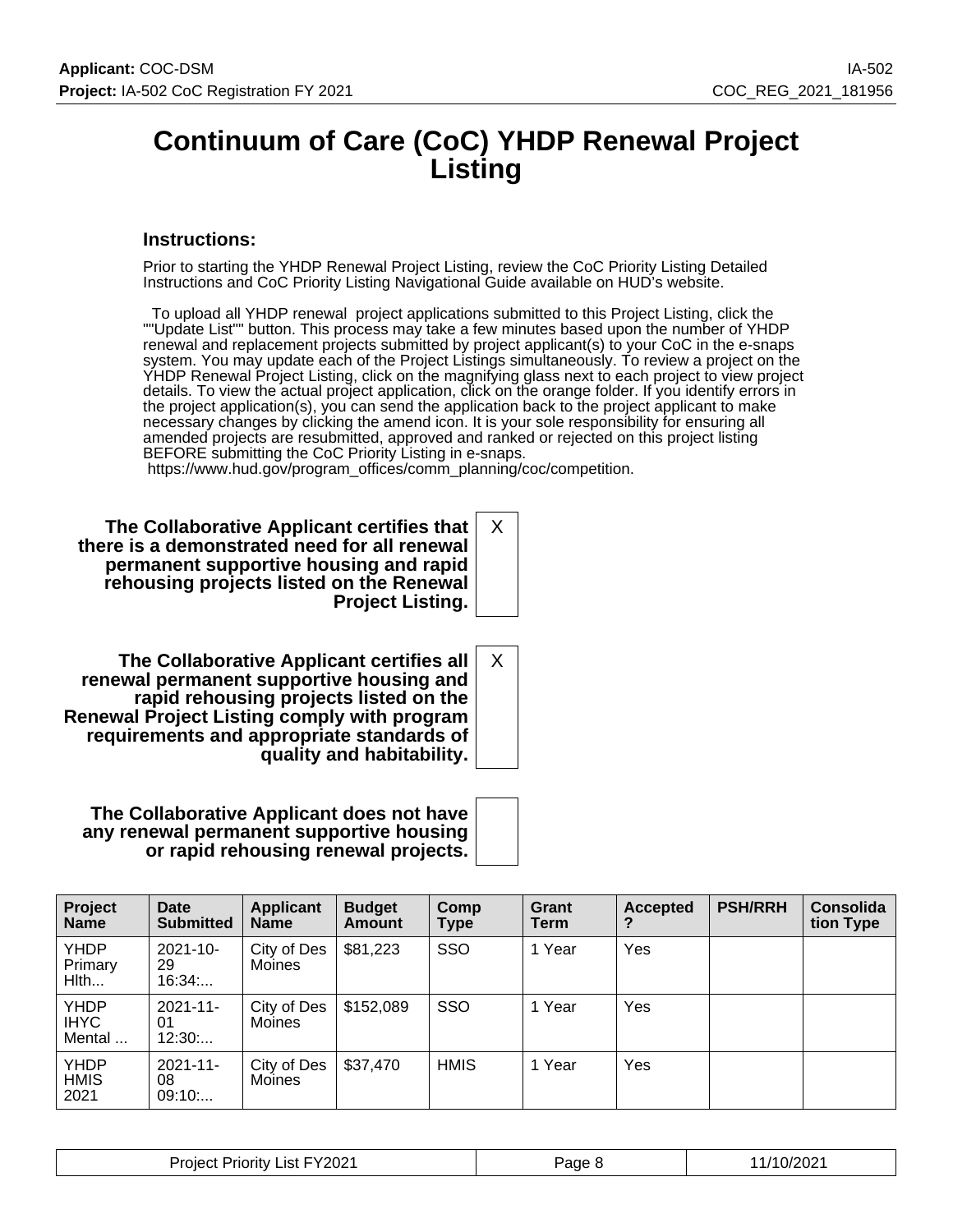## **Project Applicant Project Details**

**Project Name:** YHDP Primary Hlth Care Housing Navigator **Project Number:** 188162 **Date Submitted:** 2021-10-29 16:34:27.422 **Applicant Name** City of Des Moines **Budget Amount** \$81,223 **Project Type** SSO **Program Type** SSO **Component Type** SSO **Grant Term** 1 Year **Priority Type** SSO

#### **Instructions**

This form will provide the basic information for the project application that was selected for review. You must first answer "Yes" or "No" to the question "<sup>"</sup>Do you want to approve this project?"

If "Yes" is selected, click "Save & Back to List."

 If "No" is selected, click "Save." A new drop-down menu will appear asking for the reason the CoC rejected the project application. Select the appropriate response from the list and then click "Save & Back to List."

**Do you want to submit this project?** Yes **(Make selection and click the 'save' button below)**

## **Project Applicant Project Details**

|                         | <b>Project Name:</b> YHDP IHYC Mental Health & Drop In Services |
|-------------------------|-----------------------------------------------------------------|
| Project Number: 188163  |                                                                 |
|                         | Date Submitted: 2021-11-01 12:30:42.761                         |
|                         | <b>Applicant Name</b> City of Des Moines                        |
| Budget Amount \$152,089 |                                                                 |
| <b>Project Type SSO</b> |                                                                 |
| Program Type SSO        |                                                                 |

| FY2021<br><b>Project</b><br>∟ist∴<br><b>Priority</b> L | Page | /10/2021 |
|--------------------------------------------------------|------|----------|
|--------------------------------------------------------|------|----------|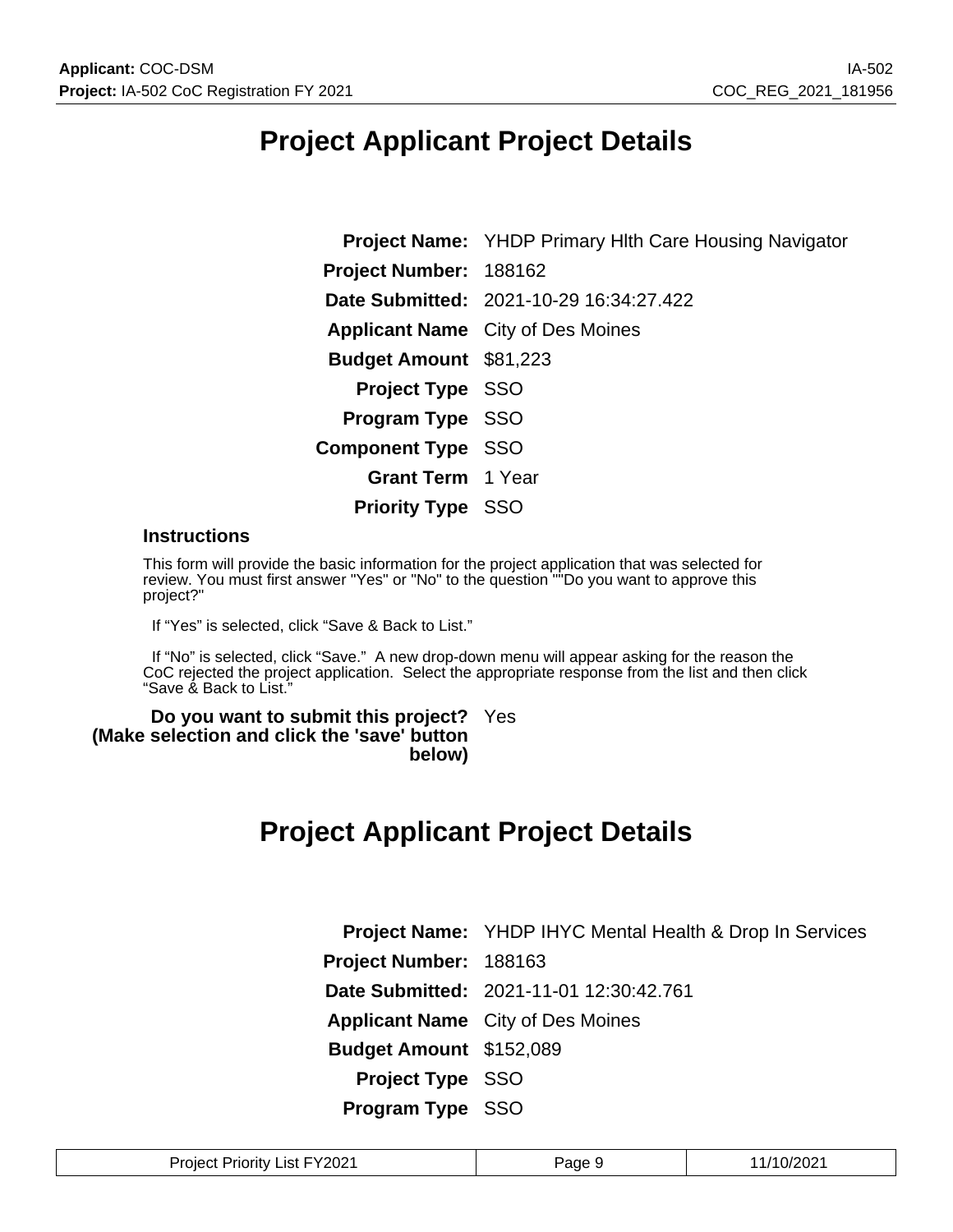### **Component Type** SSO **Grant Term** 1 Year **Priority Type** SSO

#### **Instructions**

This form will provide the basic information for the project application that was selected for review. You must first answer "Yes" or "No" to the question ""Do you want to approve this project?"

If "Yes" is selected, click "Save & Back to List."

 If "No" is selected, click "Save." A new drop-down menu will appear asking for the reason the CoC rejected the project application. Select the appropriate response from the list and then click "Save & Back to List."

**Do you want to submit this project?** Yes **(Make selection and click the 'save' button below)**

## **Project Applicant Project Details**

|                               | <b>Project Name: YHDP HMIS 2021</b>      |
|-------------------------------|------------------------------------------|
| Project Number: 188160        |                                          |
|                               | Date Submitted: 2021-11-08 09:10:59.788  |
|                               | <b>Applicant Name</b> City of Des Moines |
| <b>Budget Amount \$37,470</b> |                                          |
| <b>Project Type HMIS</b>      |                                          |
| <b>Program Type HMIS</b>      |                                          |
| <b>Component Type HMIS</b>    |                                          |
| <b>Grant Term</b> 1 Year      |                                          |
| <b>Priority Type HMIS</b>     |                                          |

#### **Instructions**

This form will provide the basic information for the project application that was selected for review. You must first answer "Yes" or "No" to the question "<sup>"</sup>Do you want to approve this project?"

If "Yes" is selected, click "Save & Back to List."

 If "No" is selected, click "Save." A new drop-down menu will appear asking for the reason the CoC rejected the project application. Select the appropriate response from the list and then click "Save & Back to List."

**Do you want to submit this project?** Yes **(Make selection and click the 'save' button below)**

| List FY2021<br>Proiect I<br><b>Priority</b> | aae | ירוכיו ו<br>'∪/∠∪∠ . |
|---------------------------------------------|-----|----------------------|
|---------------------------------------------|-----|----------------------|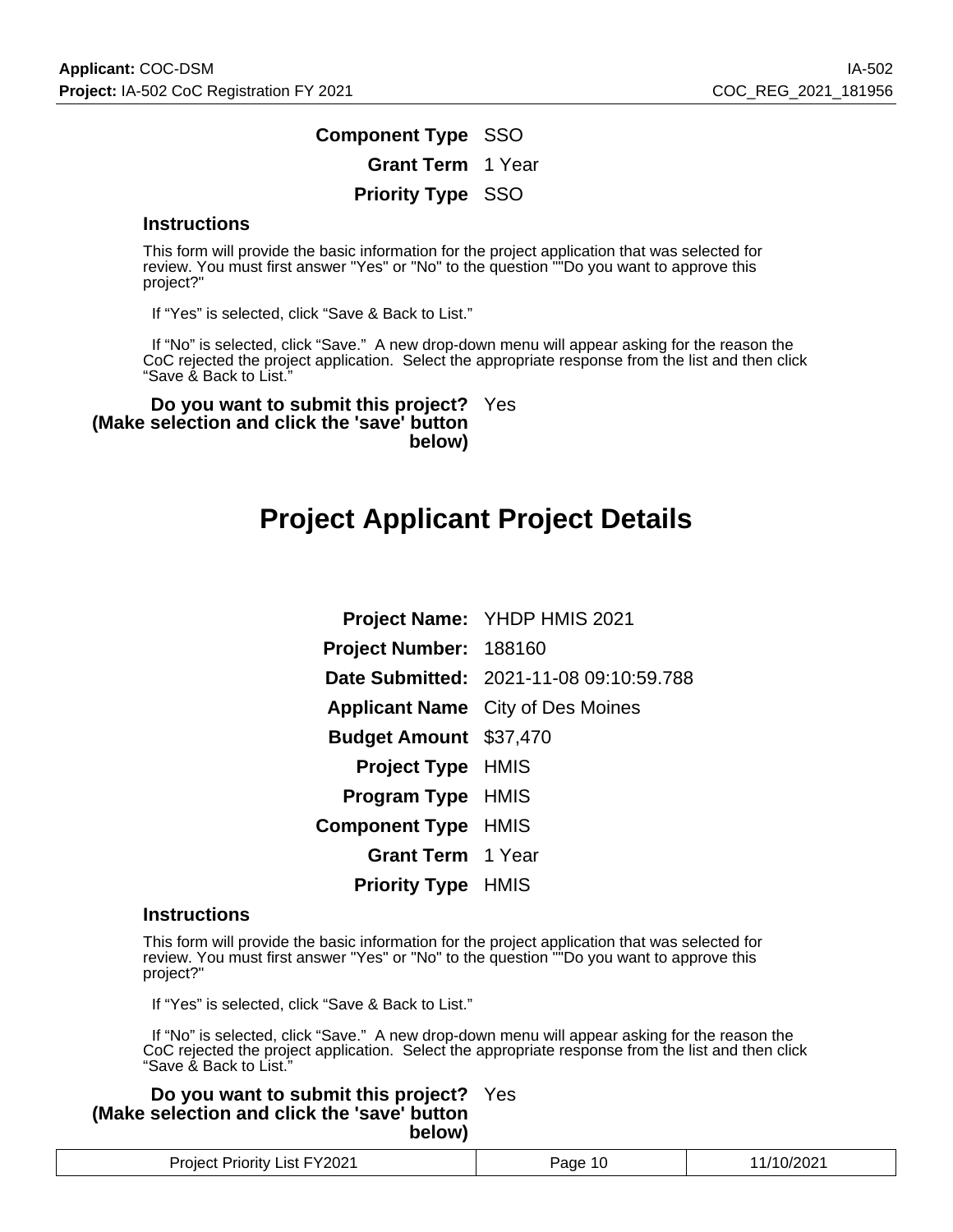### **Continuum of Care (CoC) YHDP Replacement Project Listing**

#### **Instructions:**

Prior to starting the YHDP Replacement Project Listing, review the CoC Priority Listing Detailed Instructions and CoC Priority Listing Navigational Guide available on HUD's website.

 To upload all YHDP replacement project applications submitted to this Project Listing, click the ""Update List"" button. This process may take a few minutes based upon the number of YHDP replacement projects submitted by project applicant(s) to your CoC in the e-snaps system. You may update each of the Project Listings simultaneously. To review a project on the YHDP Replacement Project Listing, click on the magnifying glass next to each project to view project details. To view the actual project application, click on the orange folder. If you identify errors in the project application(s), you can send the application back to the project applicant to make necessary changes by clicking the amend icon. It is your sole responsibility for ensuring all amended projects are resubmitted, approved and ranked or rejected on this project listing BEFORE submitting the CoC Priority Listing in e-snaps.

| <b>Project Name</b>         | <b>Date</b><br><b>Submitted</b> | <b>Applicant</b><br><b>Name</b> | <b>Budget</b><br><b>Amount</b> | <b>Comp Type</b>             | <b>Grant Term</b> | Accepted? |
|-----------------------------|---------------------------------|---------------------------------|--------------------------------|------------------------------|-------------------|-----------|
| <b>YHDP</b><br>Children & F | 2021-11-01<br>14:40             | City of Des<br>Moines           | \$181,829                      | Joint TH & PH-<br><b>RRH</b> | 1 Year            | Yes       |
| <b>YHDP Anawim</b><br>Perma | 2021-11-01<br>16:37             | City of Des<br>Moines           | \$187,037                      | <b>PH</b>                    | 1 Year            | Yes       |
| YHDP IHYC<br>Rapid R        | 2021-11-01<br>12:38             | City of Des<br><b>Moines</b>    | \$263,676                      | <b>PH</b>                    | 1 Year            | Yes       |

https://www.hud.gov/program\_offices/comm\_planning/coc/competition.

| Project Priority List FY2021 | Page<br>. . | 11/10/2021 |
|------------------------------|-------------|------------|
|------------------------------|-------------|------------|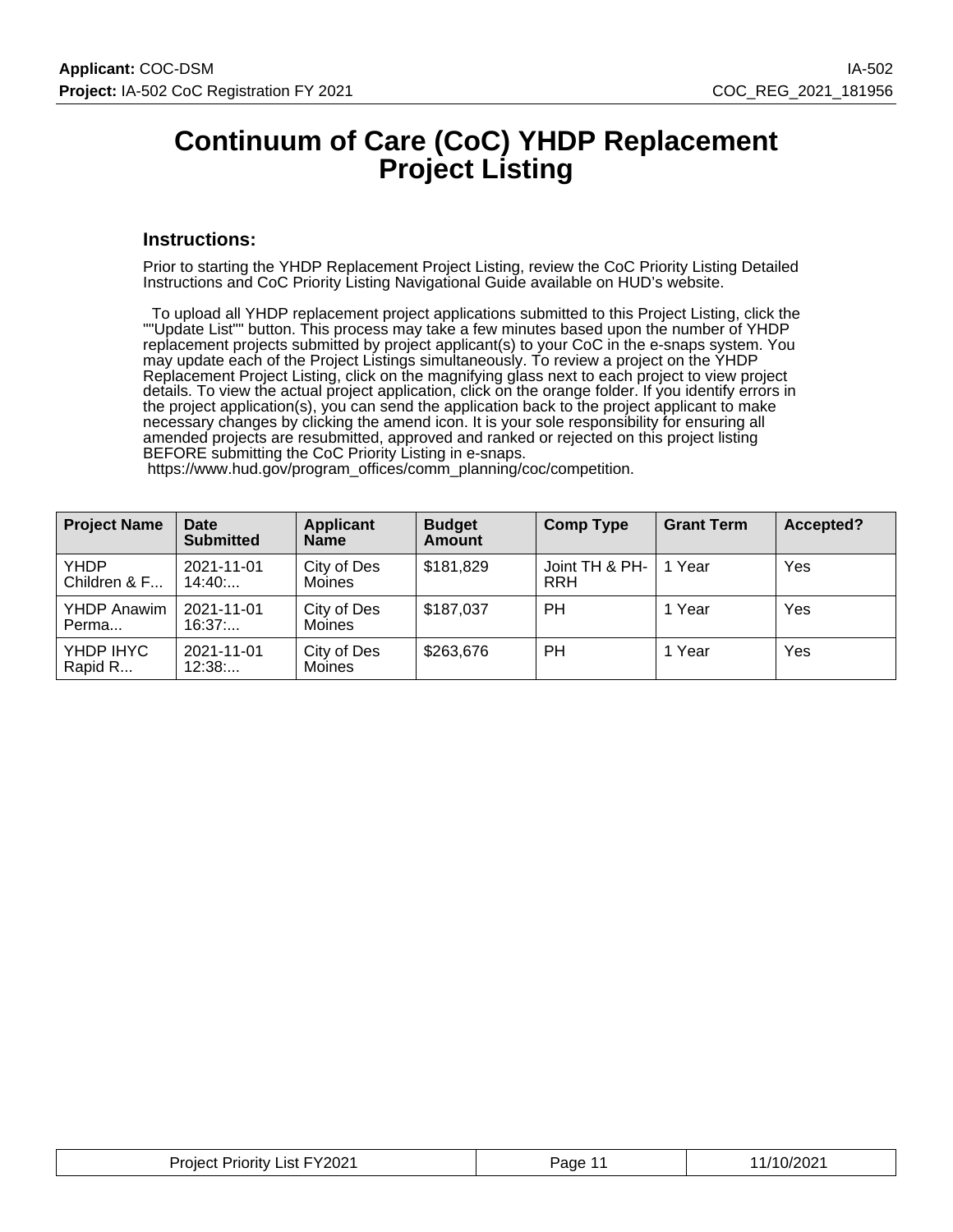# **Project Applicant Project Details**

| <b>Project Name:</b> YHDP Children & Families of Iowa TH&RRH<br>Replacement |
|-----------------------------------------------------------------------------|
| Project Number: 190702                                                      |
| Date Submitted: 2021-11-01 14:40:37.165                                     |
| <b>Applicant Name</b> City of Des Moines                                    |
| <b>Budget Amount \$181,829</b>                                              |
| <b>Project Type</b> Joint TH & PH-RRH                                       |
| <b>Program Type</b> Joint TH & PH-RRH                                       |
| <b>Component Type</b> Joint TH & PH-RRH                                     |
| <b>Grant Term</b> 1 Year                                                    |
| <b>Priority Type</b> Joint TH & PH-RRH                                      |
|                                                                             |

#### **Instructions**

This form will provide the basic information for the project application that was selected for review. You must first answer "Yes" or "No" to the question ""Do you want to approve this project?"

If "Yes" is selected, click "Save & Back to List."

 If "No" is selected, click "Save." A new drop-down menu will appear asking for the reason the CoC rejected the project application. Select the appropriate response from the list and then click "Save & Back to List."

**Do you want to submit this project?** Yes **(Make selection and click the 'save' button below)**

## **Project Applicant Project Details**

|                                | <b>Project Name:</b> YHDP Anawim Permanent Supportive Housing<br>Replacement |
|--------------------------------|------------------------------------------------------------------------------|
| Project Number: 190700         |                                                                              |
|                                | Date Submitted: 2021-11-01 16:37:56.673                                      |
|                                | <b>Applicant Name</b> City of Des Moines                                     |
| <b>Budget Amount \$187,037</b> |                                                                              |
| <b>Project Type PH</b>         |                                                                              |

| :Vono1<br>Projec<br>.<br>.ıst<br>нэ<br>$\cdots$<br>.UZ<br>____ | ane | ـ⊿∪ |
|----------------------------------------------------------------|-----|-----|
|----------------------------------------------------------------|-----|-----|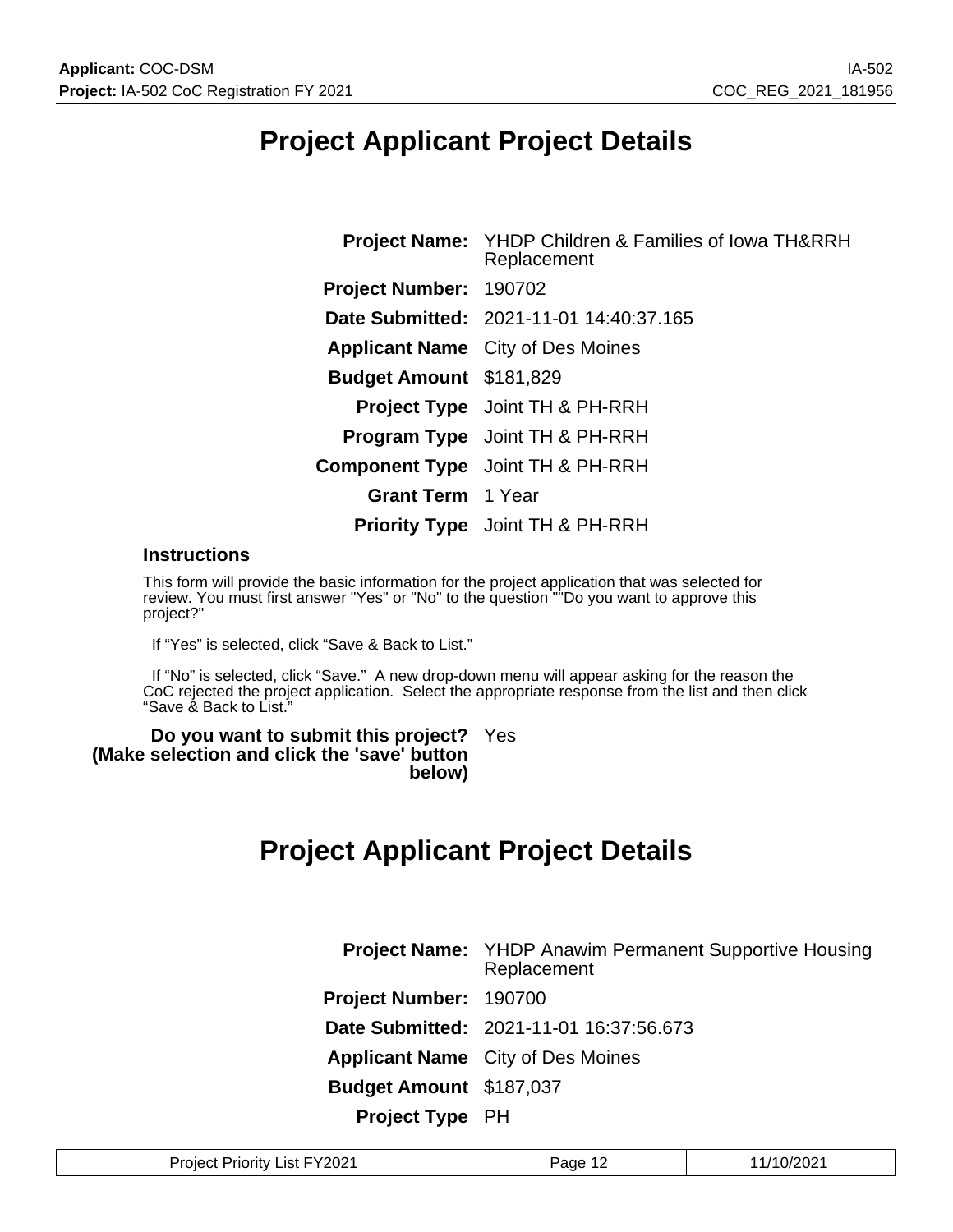### **Program Type** PH **Component Type** PH **Grant Term** 1 Year **Priority Type** PH

#### **Instructions**

This form will provide the basic information for the project application that was selected for review. You must first answer "Yes" or "No" to the question ""Do you want to approve this project?"

If "Yes" is selected, click "Save & Back to List."

 If "No" is selected, click "Save." A new drop-down menu will appear asking for the reason the CoC rejected the project application. Select the appropriate response from the list and then click "Save & Back to List."

**Do you want to submit this project?** Yes **(Make selection and click the 'save' button below)**

### **Project Applicant Project Details**

**Project Name:** YHDP IHYC Rapid Rehousing Replacement **Project Number:** 190699 **Date Submitted:** 2021-11-01 12:38:29.722 **Applicant Name** City of Des Moines **Budget Amount** \$263,676 **Project Type** PH **Program Type** PH **Component Type** PH **Grant Term** 1 Year **Priority Type** PH

#### **Instructions**

This form will provide the basic information for the project application that was selected for review. You must first answer "Yes" or "No" to the question ""Do you want to approve this project?"

If "Yes" is selected, click "Save & Back to List."

 If "No" is selected, click "Save." A new drop-down menu will appear asking for the reason the CoC rejected the project application. Select the appropriate response from the list and then click "Save & Back to List."

#### **Do you want to submit this project?** Yes

| <b>Project Priority List FY2021</b> | Page 13 | 11/10/2021 |
|-------------------------------------|---------|------------|
|-------------------------------------|---------|------------|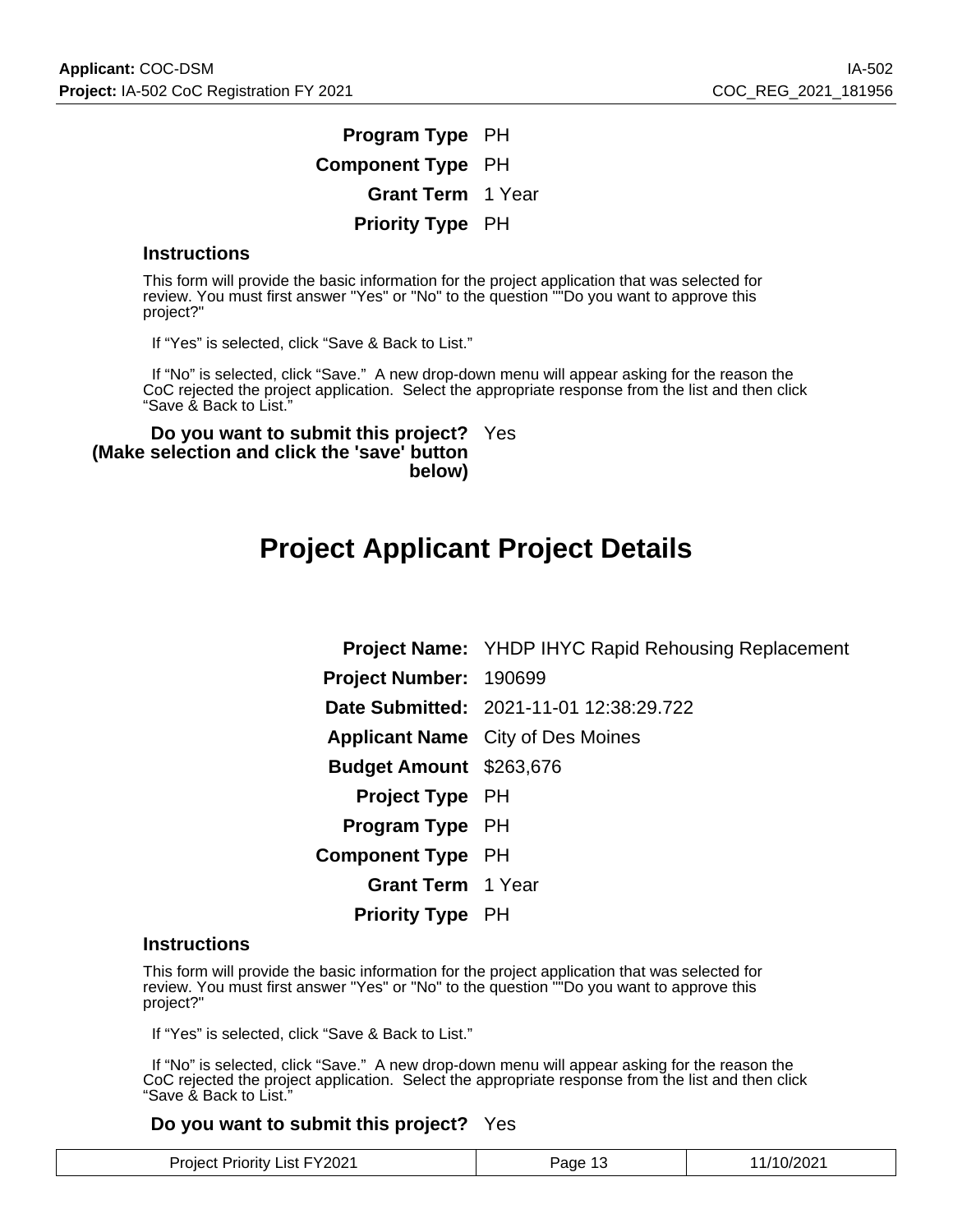$\overline{\phantom{a}}$ 

#### **(Make selection and click the 'save' button below)**

| <b>Project Priority List FY2021</b> | Page<br>-14 | 1/10/2021 |
|-------------------------------------|-------------|-----------|
|-------------------------------------|-------------|-----------|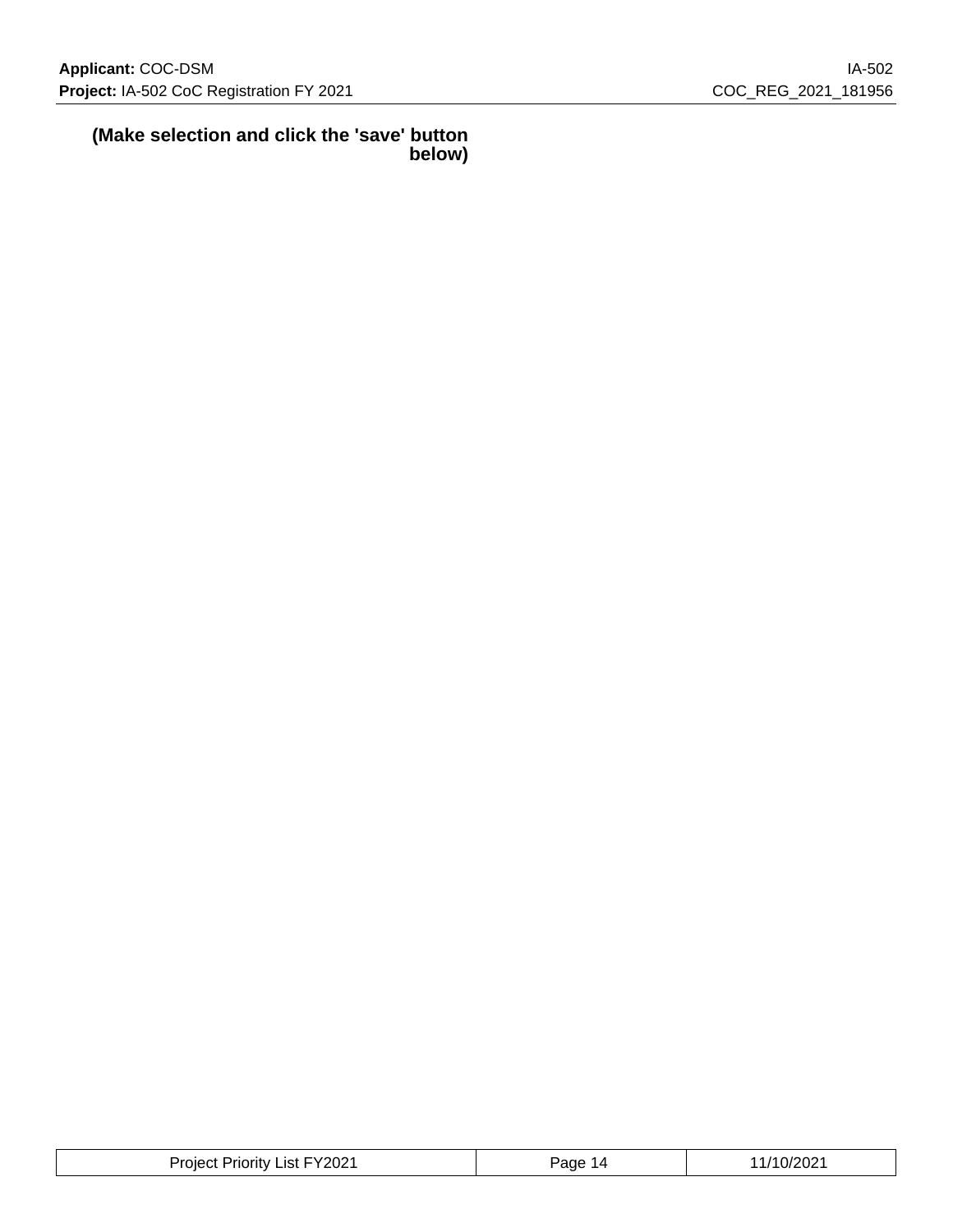# **Funding Summary**

#### **Instructions**

This page provides the total budget summaries for each of the project listings after the you approved, ranked (New and Renewal Project Listings only), or rejected project applications. You must review this page to ensure the totals for each of the categories is accurate. The "Total CoC Request" indicates the total funding request amount your CoC's Collaborative Applicant will submit to HUD for funding consideration. As stated previously, only 1 UFA Cost project application (for UFA designated Collaborative Applicants only) and only 1 CoC Planning project application can be submitted and only the Collaborative Applicant designated by the CoC is eligible to request these funds.

| <b>Title</b>               | <b>Total Amount</b> |
|----------------------------|---------------------|
| <b>Renewal Amount</b>      | \$3,529,940         |
| <b>New Amount</b>          |                     |
| <b>CoC Planning Amount</b> | \$132,998           |
| <b>YHDP Amount</b>         | \$903,324           |
| <b>Rejected Amount</b>     | \$0                 |
| <b>TOTAL CoC REQUEST</b>   | \$4,566,262         |

| Priority List FY2021<br>Project | Page<br>-11 | .0/2021<br>$\overline{\phantom{a}}$ |
|---------------------------------|-------------|-------------------------------------|
|---------------------------------|-------------|-------------------------------------|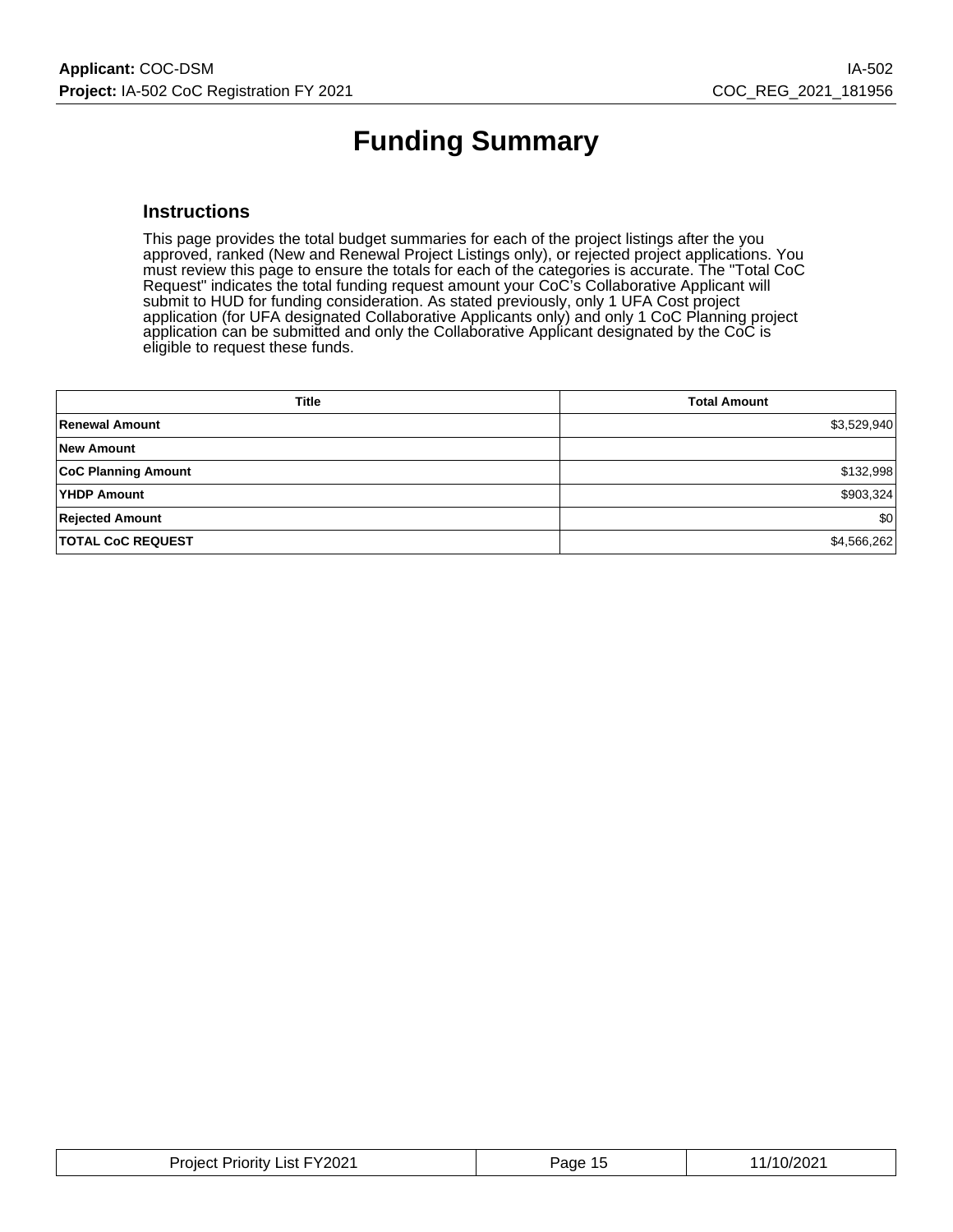# **Attachments**

| <b>Document Type</b>                                                      | <b>Required?</b> | <b>Document Description</b> | Date Attached |
|---------------------------------------------------------------------------|------------------|-----------------------------|---------------|
| Certification of Consistency with<br>the Consolidated Plan (HUD-<br>2991) | Yes              |                             |               |
| FY 2021 Rank Tool (optional)                                              | No               |                             |               |
| Other                                                                     | No               |                             |               |
| Other                                                                     | No               |                             |               |

| FY2021<br>Project<br>_ıst I<br>Priority | e∩ה?<br>16. | 10/202<br>,,, |
|-----------------------------------------|-------------|---------------|
|-----------------------------------------|-------------|---------------|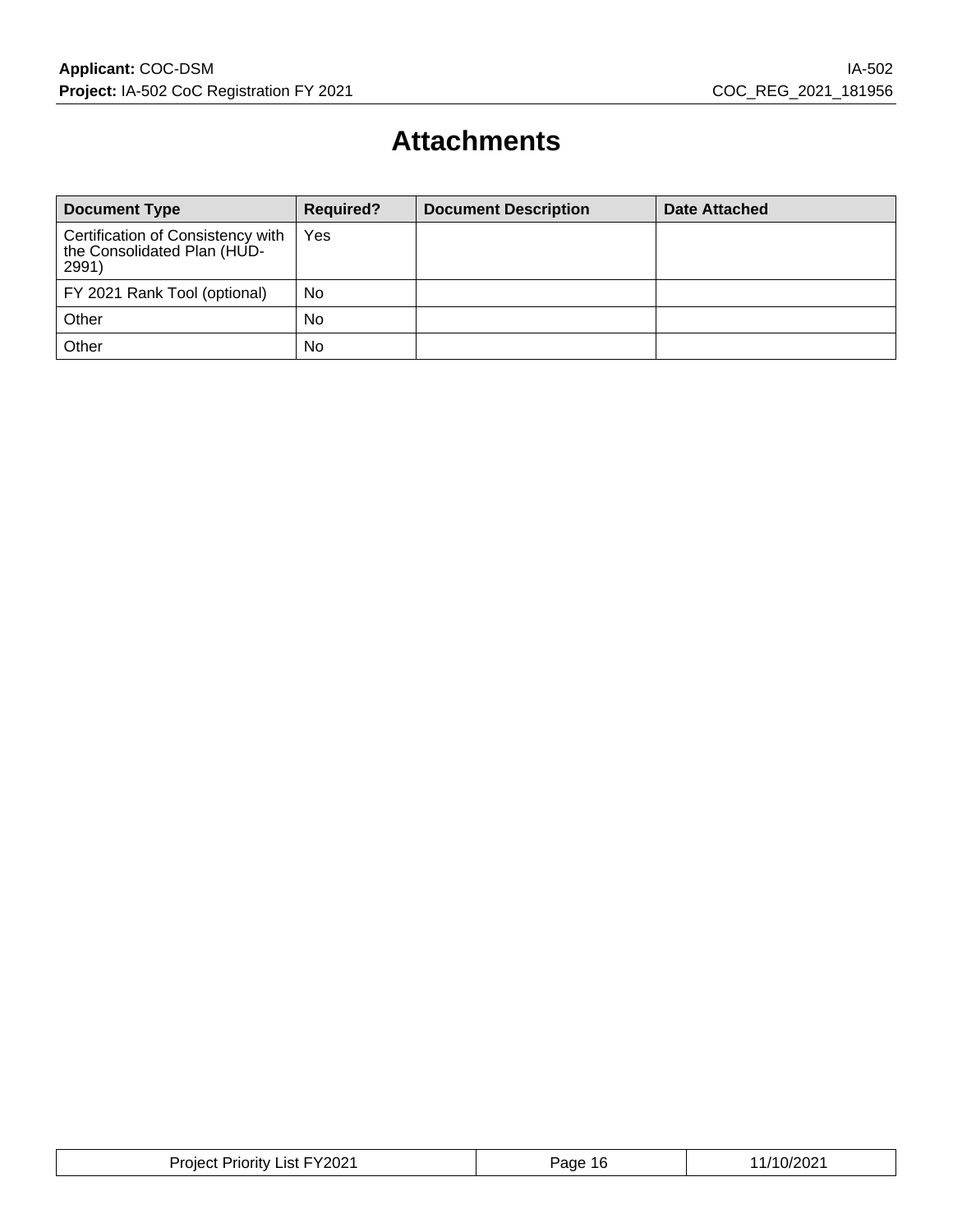# **Attachment Details**

**Document Description:**

# **Attachment Details**

**Document Description:**

# **Attachment Details**

**Document Description:**

# **Attachment Details**

**Document Description:**

| Y2021:<br>பா<br>.ıst<br>.<br>ΊIJ<br>⊣ורי | . –<br>ane | , <i>,</i><br>uz |
|------------------------------------------|------------|------------------|
|                                          |            |                  |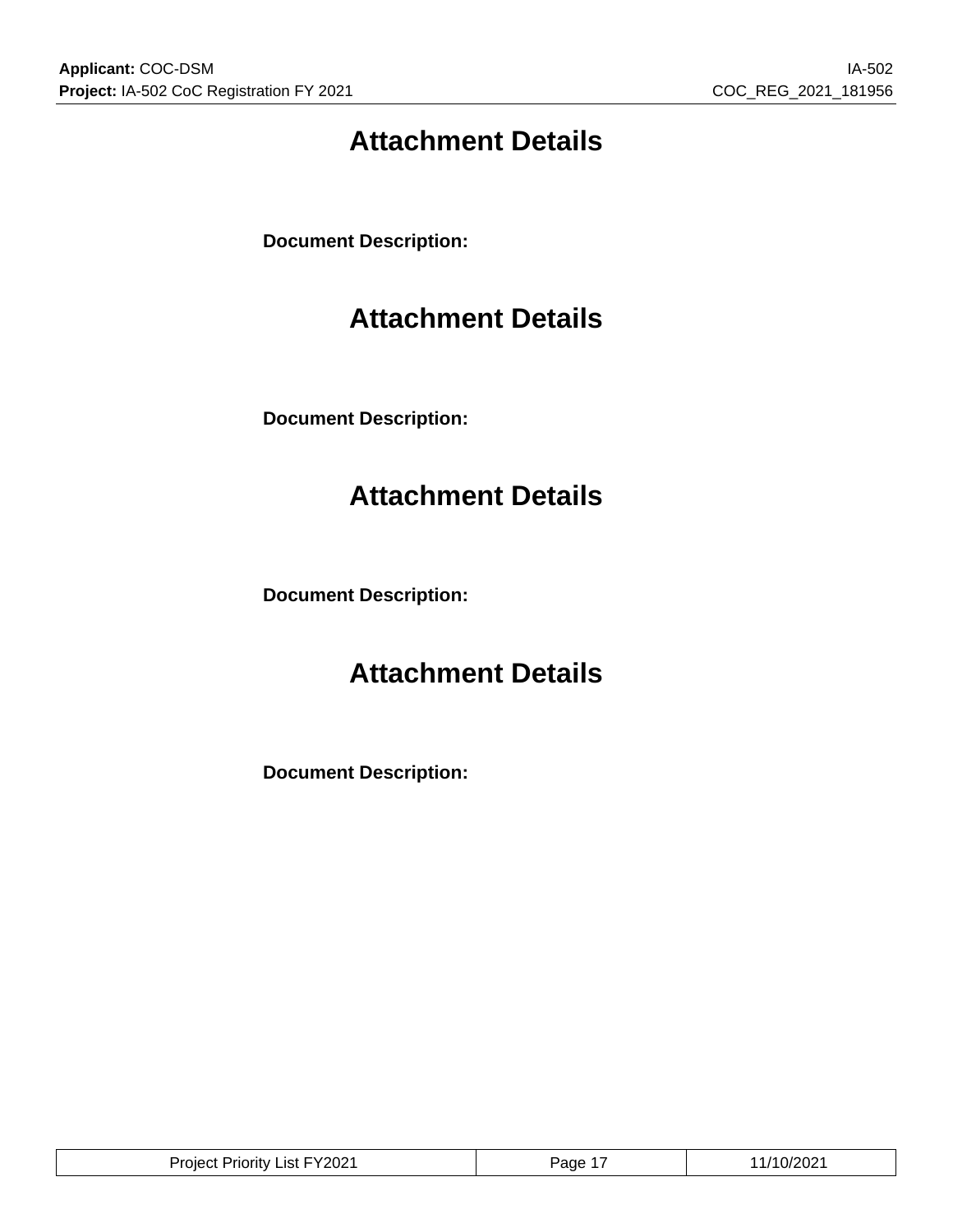## **Submission Summary**

**WARNING: The FY2021 CoC Consolidated Application requires 2 submissions. Both this Project Priority Listing AND the CoC Consolidated Application MUST be submitted.**

#### **WARNING: The FY2021 CoC Consolidated Application requires 2 submissions. Both this Project Priority Listing AND the CoC Consolidated Application MUST be submitted.**

| Page                               | <b>Last Updated</b>    |  |  |
|------------------------------------|------------------------|--|--|
|                                    |                        |  |  |
| <b>Before Starting</b>             | No Input Required      |  |  |
| <b>1A. Identification</b>          | 10/19/2021             |  |  |
| 2. Reallocation                    | 11/01/2021             |  |  |
| <b>5A. CoC New Project Listing</b> | No Input Required      |  |  |
| 5B. CoC Renewal Project Listing    | 11/10/2021             |  |  |
| 5D. CoC Planning Project Listing   | 11/10/2021             |  |  |
| <b>5E. YHDP Renewal</b>            | 11/10/2021             |  |  |
| 5F. YHDP Replace                   | 11/10/2021             |  |  |
| <b>Funding Summary</b>             | No Input Required      |  |  |
| <b>Attachments</b>                 | <b>Please Complete</b> |  |  |
| <b>Submission Summary</b>          | No Input Required      |  |  |

| <b>Project Priority List FY2021</b> | Page 1 <sup>P</sup> | 11/10/2021 |
|-------------------------------------|---------------------|------------|
|-------------------------------------|---------------------|------------|